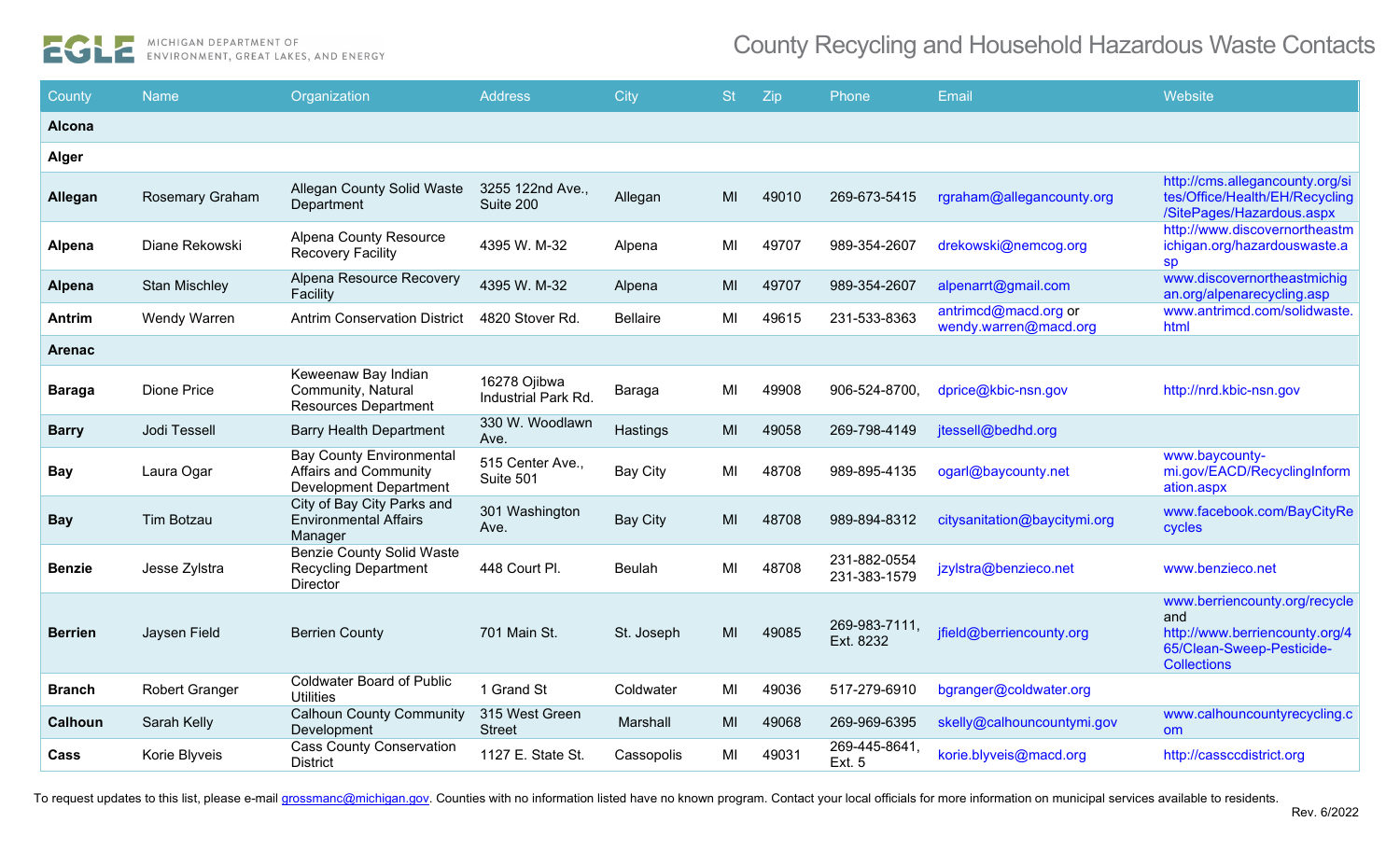| County            | <b>Name</b>         | Organization                                                                                | <b>Address</b>                          | City                  | <b>St</b> | Zip   | Phone                                       | Email                                                                   | Website                                                                                                 |
|-------------------|---------------------|---------------------------------------------------------------------------------------------|-----------------------------------------|-----------------------|-----------|-------|---------------------------------------------|-------------------------------------------------------------------------|---------------------------------------------------------------------------------------------------------|
| Cass              |                     | Michigan State University<br>Extension                                                      | 120 N. Broadway<br>St. Suite 209        | Cassopolis            | MI        | 49031 | 269-445-4438                                | msue.cass@county.msu.edu                                                | www.casscountymi.org/ and<br>www.canr.msu.edu/cass                                                      |
| <b>Charlevoix</b> | <b>Terry Amick</b>  | <b>Charlevoix County</b><br><b>Recycling Department</b>                                     | 301 State St.                           | Charlevoix            | MI        | 49720 | 231-547-7221                                | recycle@charlevoixcounty.org or<br>amickt@charlevoixcounty.org          | www.charlevoixcounty.org/rec<br>ycling/index.php                                                        |
| Cheboygan         | Dan O'Henley        | Cheboygan County<br><b>Recycling Department</b>                                             | 204 E. Lincoln Ave.                     | Cheboygan             | MI        | 49721 | 231-627-7051<br>231-818-2109                | recycling@cheboygancounty.net                                           | www.cheboygancounty.net/rec<br>ycling-99                                                                |
| Chippewa          | Stevie Dombrowski   | Northern Transitions, Inc.,<br><b>Chippewa County Recycling</b>                             | 1401 W. Easterday<br>Ave.               | Sault Ste.<br>Marie   | MI        | 49783 | 906-635-5681<br>Ext. 111 or<br>906-632-0525 | stevied@northerntransitions.org or<br>recycling@northerntransitions.org | http://northerntransitions.org/re<br>cycling.html                                                       |
| Clare             | <b>Tracy Byard</b>  | <b>Clare County Administrator</b>                                                           | 225 W. Main St.                         | Harrison              | MI        | 48625 | 989-539-2510                                | byardt@clareco.net                                                      | http://clareco.net/Waste-and-<br><b>Recycling</b>                                                       |
| Clinton           | Kate Neese          | <b>Clinton County Department</b><br>of Waste Management                                     | 1307 E. Townsend<br>Rd., Suite 102      | St. Johns             | MI        | 48879 | 989-224-5186                                | neesek@clinton-county.org                                               | www.clinton-county.org                                                                                  |
| <b>Crawford</b>   |                     | <b>Crawford County</b><br>Administrator                                                     | 200 W. Michigan<br>Ave.                 | Grayling              | MI        | 49738 | 989-348-2841                                |                                                                         | www.crawfordco.org/communit<br>y-resources/recycle-<br>information                                      |
| <b>Crawford</b>   | Paul Campo          | <b>Crawford County</b><br>Administrator                                                     | 200 W. Michigan<br>Ave.                 | Grayling              | MI        | 49738 | 989-344-3202                                | pcompo@crawfordco.org                                                   | www.crawfordco.org/communit<br>y-resources/recycle-<br>information                                      |
| <b>Delta</b>      | Don Pyle            | Delta Solid Waste<br><b>Management Authority</b>                                            | 5701 19th Ave. N.                       | Escanaba              | MI        | 49829 | 906-786-9056                                | don@dswma.org                                                           | www.dswma.org/index.php<br>and<br>www.dswma.org/index.php?pa<br>ge=wasteGeneral&print=1                 |
| <b>Dickinson</b>  |                     | Great American Disposal -<br><b>Dickinson County Solid</b><br>Waste Management<br>Authority | W7702 US Hwy 2                          | Quinnesec             | MI        | 49876 | 906-774-5680                                |                                                                         | https://greatamericandisposal.<br>com/recycle-center                                                    |
| Eaton             | Morgan Feldpausch   | Eaton County Department of<br><b>Resource Recovery</b>                                      | 1045<br>Independence<br>Blvd.           | Charlotte             | MI        | 48813 | 517-543-3686                                | mfeldpausch@eatoncounty.org                                             | www.eatoncounty.org/383/Res<br>ource-Recovery---Recycling                                               |
| Eaton             | Quinn Underwood     | <b>Charlotte Area Recycling</b><br>Authority                                                | 201 Hall St.                            | Charlotte             | MI        | 48813 | 517-213-1266                                | MakingITHappen@eatoncounty.or<br>g                                      | http://charlottearearecyclingaut<br>hority.blogspot.com                                                 |
| <b>Emmet</b>      | Andi Shepherd       | <b>Emmet County</b>                                                                         | 7363 Pleasantview<br>Rd.                | <b>Harbor Springs</b> | MI        | 49740 | 231-348-0652<br>231-526-2031,<br>ext. 3     | ashepherd@emmetcounty.org or<br>recycle@emmetcounty.org                 | www.EmmetRecycling.org and<br>http://www.emmetrecycling.org<br>/what-can-i-do-<br>with/paint/chemicals/ |
| Genesee           | Cody Roblyer        | <b>Genesee County</b><br><b>Metropolitan Planning</b><br>Commission                         | 1101 Beach St.,<br>Room 111             | Flint                 | MI        | 48502 | 810-762-7744<br>810-766-6570                | recycle@co.genesee.mi.us                                                | www.gcmpc.org/environmental                                                                             |
| Gladwin           |                     |                                                                                             |                                         |                       |           |       |                                             |                                                                         |                                                                                                         |
| Gogebic           | Chris Ann Bressette | Gogebic Range Solid Waste<br><b>Management Authority</b>                                    | E5917 US 2 -<br><b>Transfer Station</b> | <b>Ironwood</b>       | MI        | 49938 | 906-932-0600                                | chrisann@chartermi.net                                                  |                                                                                                         |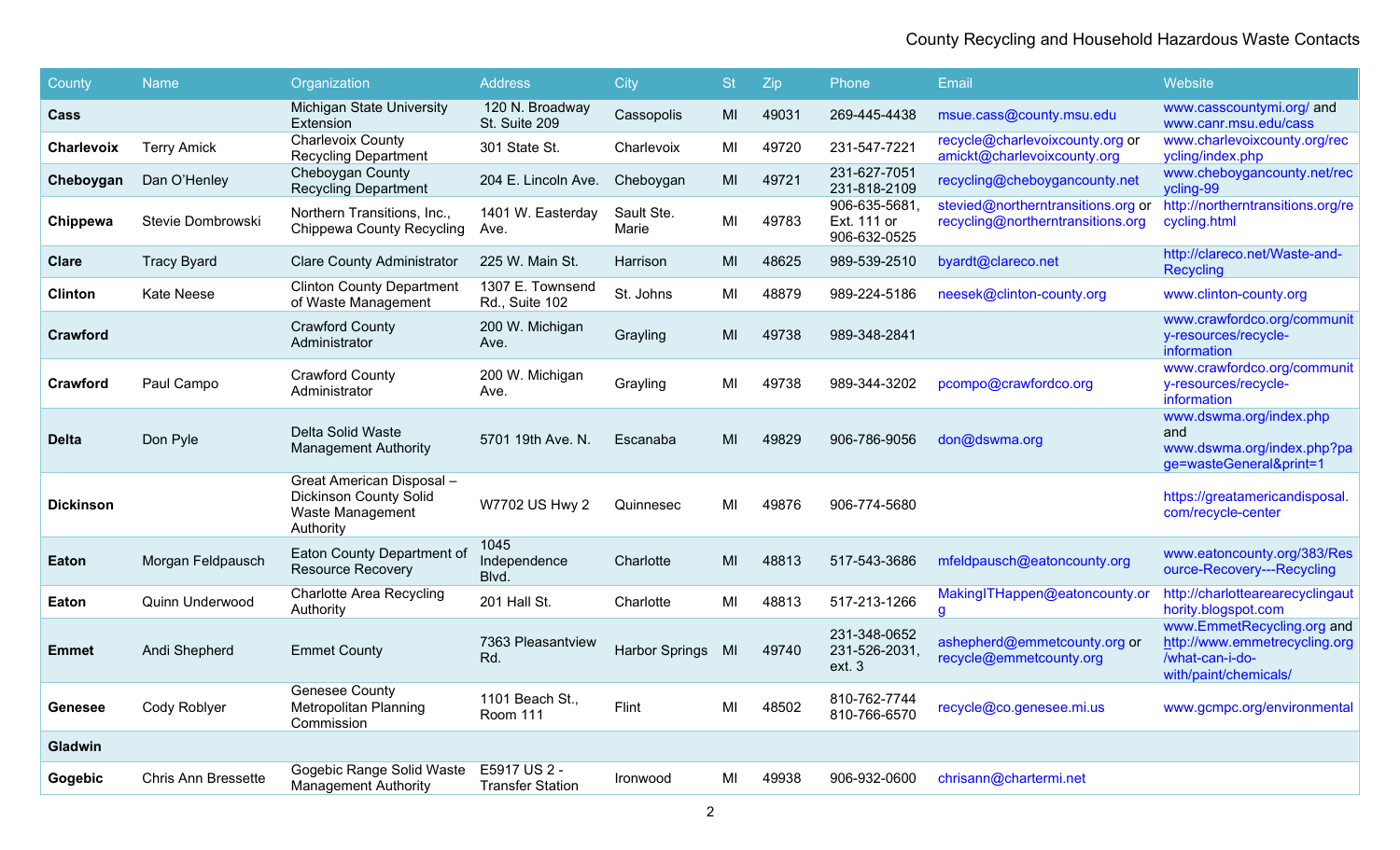| <b>County</b>            | <b>Name</b>            | Organization                                                                           | <b>Address</b>                  | City                 | <b>St</b> | Zip   | Phone                        | Email                                  | Website                                                                                                                  |
|--------------------------|------------------------|----------------------------------------------------------------------------------------|---------------------------------|----------------------|-----------|-------|------------------------------|----------------------------------------|--------------------------------------------------------------------------------------------------------------------------|
| Grand<br><b>Traverse</b> | David Schaffer         | <b>Grand Traverse County</b><br><b>Resource Recovery</b><br>Department (Recycle Smart) | 2650 Lafranier                  | <b>Traverse City</b> | MI        | 49686 | 231-995-6075<br>231-941-5555 | recyclesmart@grandtraverse.org         | www.recyclesmart.info                                                                                                    |
|                          |                        |                                                                                        |                                 |                      |           |       |                              |                                        |                                                                                                                          |
| <b>Gratiot</b>           | Robert Albrecht        | Alma and St. Louis                                                                     | 800 Washington<br>Ave.          | Alma                 | MI        | 48801 | 989-463-8339                 | ralbrecht@ci.alma.mi.us                | https://myalma.org/solid-<br>waste.php                                                                                   |
| <b>Hillsdale</b>         |                        |                                                                                        |                                 |                      |           |       |                              |                                        |                                                                                                                          |
| Houghton                 |                        |                                                                                        |                                 |                      |           |       |                              |                                        |                                                                                                                          |
| Huron                    |                        | <b>MSU Extension-Huron</b><br>County                                                   | 1142 S. Van Dyke,<br>#200       | <b>Bad Axe</b>       | MI        | 48413 | 989-269-9949                 | msue.huron@county.msu.edu              |                                                                                                                          |
| Ingham                   | <b>Bill Haun</b>       | Ingham County Health<br>Department                                                     | 5303 South Cedar                | Lansing              | MI        | 48910 | 517-887-4312                 | bhaun@ingham.org                       | https://hd.ingham.org/Departm<br>entalDirectory/EnvironmentalH<br>ealth/WasteManagement/Hou<br>seholdHazardousWaste.aspx |
| Ionia                    | Melissa Eldridge       | Ionia Conservation District                                                            | 431 Swartz Ct.<br>#300          | Ionia                | MI        | 48846 | 616-527-2098<br>Ext. 3077    | melissa.eldridge@mi.nacdnet.net        | www.ioniacd.org                                                                                                          |
| <b>losco</b>             |                        |                                                                                        |                                 |                      |           |       |                              |                                        |                                                                                                                          |
| Iron                     |                        |                                                                                        |                                 |                      |           |       |                              |                                        |                                                                                                                          |
| <b>Isabella</b>          | <b>Crystal Beutler</b> | <b>Isabella County</b><br><b>Conservation District</b>                                 | 5979 E. Broadway<br>Rd.         | Mount<br>Pleasant    | MI        | 48858 | 989-772-5927,<br>Ext.3       | crystal.beutler@mi.nacdnet.net         | www.isabellacounty.org/depart<br>ments/recycling-center                                                                  |
| Jackson                  | Lori Fitzgibbons       | Jackson County<br><b>Conservation District</b>                                         | 211 W. Ganson St.,<br>Suite 200 | Jackson              | MI        | 49201 | 517-395-2082                 | fitzgibbons@macd.org                   | www.jacksoncd.org                                                                                                        |
| Kalamazoo                | <b>Cindy Foster</b>    | Kalamazoo County<br><b>Hazardous Waste Center</b>                                      | 1301 Lamont Ave.                | Kalamazoo            | MI        | 49048 | 269-383-8742                 | csfost@kalcounty.com                   | www.kalcounty.com/hhw                                                                                                    |
| <b>Kalkaska</b>          | Mark Randolph          | Kalkaska Conservation<br><b>District</b>                                               | 406 S. Cedar St.,<br>Suite A    | Kalkaska             | MI        | 49646 | 231-258-3307                 | mark.randolph@macd.org                 | https://kalkaskaconservation.o<br>rg/events/hhw                                                                          |
| Kent                     | <b>Isaac Thaler</b>    | Kent County - DPW                                                                      | 1045 Wealthy St.<br><b>SW</b>   | <b>Grand Rapids</b>  | MI        | 49504 | 616-632-7941                 | isaac.thaler@kentcountymi.gov          | www.reimaginetrash.org                                                                                                   |
| Kent                     | Jonathan Neracher      | Kent County - DPW                                                                      | 1045 Wealthy St.<br><b>SW</b>   | <b>Grand Rapids</b>  | MI        | 49504 | 616-632-7941                 | jonathan.neracher@kentcountymi<br>.gov | www.reimaginetrash.org                                                                                                   |
| Kent                     | Katelyn Kikstra        | Kent County - DPW                                                                      | 1045 Wealthy St.<br>SW          | <b>Grand Rapids</b>  | MI        | 49504 | 616-632-7938                 | katelyn.kikstra@kentcountymi.gov       | www.reimaginetrash.org                                                                                                   |
| Kent                     | Stuart Velarde         | Kent County - DPW                                                                      | 950 Market Ave.<br>SW           | <b>Grand Rapids</b>  | MI        | 49504 | 616-336-4355                 | stuartvelarde@kentcountymi.gov         | www.reimaginetrash.org                                                                                                   |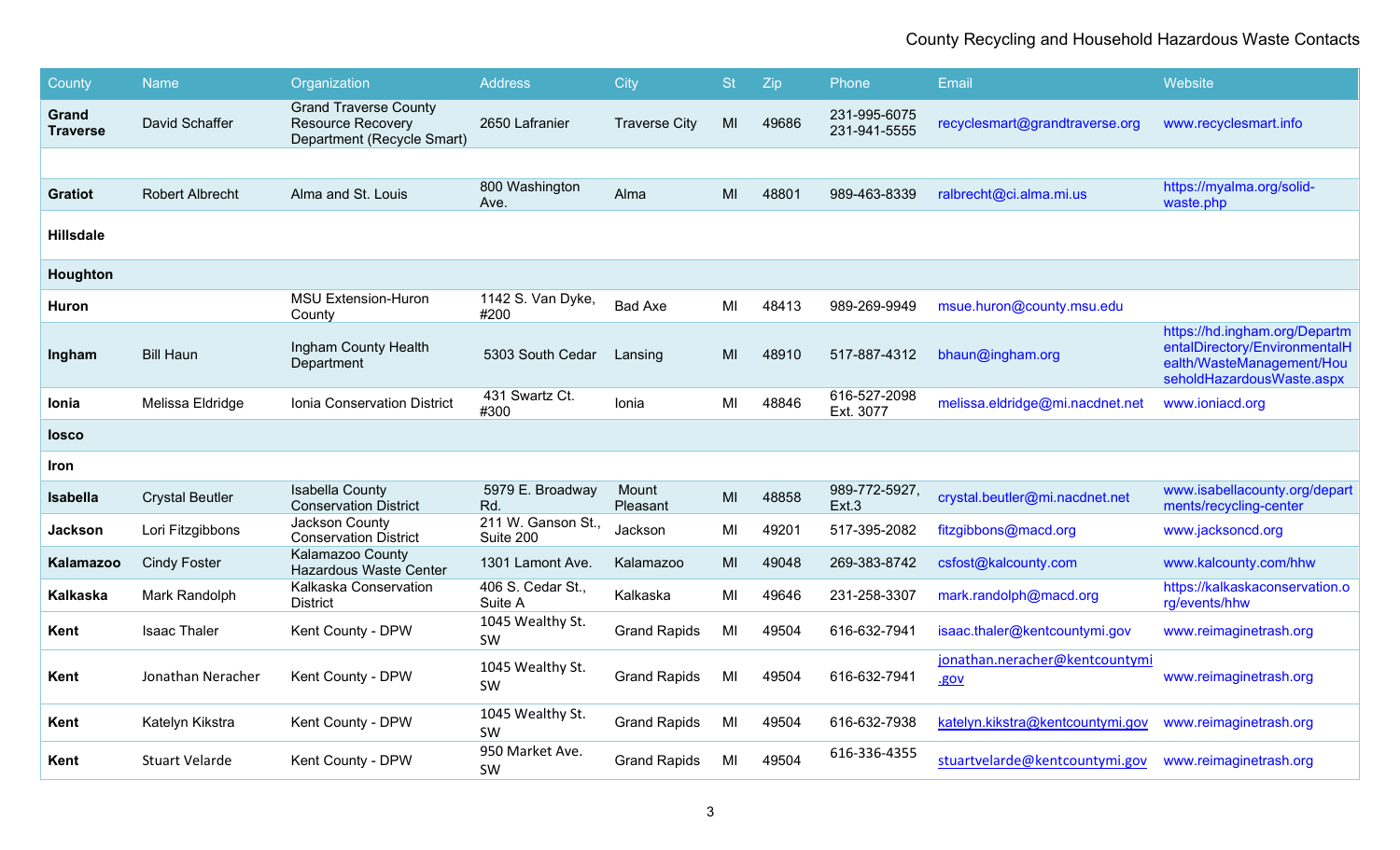| County           | <b>Name</b>             | Organization                                             | <b>Address</b>                                             | City               | <b>St</b> | Zip   | <b>Phone</b>                  | Email                                                       | Website                                                                                                               |
|------------------|-------------------------|----------------------------------------------------------|------------------------------------------------------------|--------------------|-----------|-------|-------------------------------|-------------------------------------------------------------|-----------------------------------------------------------------------------------------------------------------------|
| Keweenaw         |                         |                                                          |                                                            |                    |           |       |                               |                                                             |                                                                                                                       |
| Lake             | Mark Sweppenheiser      | Osceola-Lake Conservation<br><b>District</b>             | 138 W. Upton Ave.,<br>Suite 2                              | <b>Reed City</b>   | MI        | 49677 | 231-465-8012                  | mark.sweppenheiser@macd.org                                 | www.mecostacd.org/hazardou<br>s-waste-collection                                                                      |
| Lapeer           |                         | Michigan State University<br>Extension                   | 287 W. Nepessing<br>St.,<br>Suite 1                        | Lapeer             | MI        | 48446 | 810-667-0341                  | msue.lapeer@county.msu.edu                                  |                                                                                                                       |
| Leelanau         | <b>Trudy Galla</b>      | Leelanau County Planning<br>and Community<br>Development | 8527 E.<br>Government Center Suttons Bay<br>Dr., Suite 108 |                    | MI        | 49682 | 231-256-9812                  | tgalla@co.leelanau.mi.us                                    | www.leelanau.cc/solidwaste.a<br><b>sp</b>                                                                             |
| Lenawee          | Diana Schroeder         | Lenawee County                                           | 1040 S. Winter St.,<br><b>Suite 3017</b>                   | Adrian             | MI        | 49221 | 517-264-4511                  | Diana.Schroeder@lenawee.mi.us                               | www.lenawee.mi.us/280/Lena<br>wee-County-Recycling-Center                                                             |
| Livingston       | <b>Robert Spaulding</b> | Livingston County, Office of<br>the Drain Commissioner   | 2300 E. Grand<br>River Ave., Suite<br>105                  | Howell             | MI        | 48843 | 517-546-0040                  | solidwaste@livgov.com                                       | www.livgov.com/dpw                                                                                                    |
| Luce             |                         |                                                          |                                                            |                    |           |       |                               |                                                             |                                                                                                                       |
| <b>Mackinac</b>  | <b>Michael Olsen</b>    | <b>Mackinac Island Department</b><br>of Public Works     | 33883 Douseman<br>Rd.                                      | Mackinac<br>Island | MI        | 49757 | 906-847-6130                  | midpw@cityofmi.org                                          | www.cityofmi.org/solid-waste-<br>37                                                                                   |
| Macomb           | <b>Andrew Cox</b>       | <b>Macomb County Health</b><br>Department                | 43525 Elizabeth<br>Rd.                                     | Mt. Clemens        | MI        | 48043 | 586-469-5236                  | andrew.cox@macombgov.org                                    | https://health.macombgov.org/<br>Health-Programs-<br>EnvironmentalHealth-<br><b>RiskAssessment-</b><br>HouseholdWaste |
| Macomb           | <b>Partow Guity</b>     | Macomb County Health<br>Department                       | 43525 Elizabeth<br>Rd.                                     | Mt. Clemens        | MI        | 48043 | 586-469-5236                  | partow.guity@macombgov.org                                  | https://health.macombgov.org/<br>Health-Programs-<br>EnvironmentalHealth-<br><b>RiskAssessment-</b><br>HouseholdWaste |
| <b>Manistee</b>  | Renee Mallison          | <b>Manistee Conservation</b><br><b>District</b>          | 8840 Chippewa<br>Highway                                   | Bear Lake          | MI        | 49614 | 231-889-9666                  | manisteecd@macd.org                                         | https://www.manisteecd2.org                                                                                           |
| <b>Manistee</b>  | Lisa Sagala             | Manistee County<br>Administrator                         | 415 Third St.                                              | Manistee           | MI        | 49660 | 231-398-3500                  | Isagala@manisteecountymi.gov                                | https://www.manisteecd2.org                                                                                           |
| <b>Marquette</b> | <b>Brad Austin</b>      | <b>Marquette County Solid</b><br><b>Waste Authority</b>  | 600 County Rd. Np                                          | Marquette          | MI        | 49855 | 906-249-4125                  | mqtcorecycling@gmail.com or<br>directorrecycle906@gmail.com | www.recycle906.com                                                                                                    |
| <b>Marquette</b> | Amy Stakvel             | <b>Marquette County Solid</b><br><b>Waste Authority</b>  | 600 County Rd. Np                                          | Marquette          | MI        | 49855 | 906-249-4125                  | amy.mcswma@gmail.com                                        | www.recycle906.com                                                                                                    |
| <b>Mason</b>     | Dani McGarry            | Mason-Lake Conservation<br><b>District</b>               | 655 N. Scottville<br>Rd.                                   | Scottville         | MI        | 49454 | 231-757-3707<br><b>Ext. 5</b> | dani.mcgarry@macd.org                                       | www.mason-<br>lakeconservation.org                                                                                    |
| <b>Mecosta</b>   | <b>Brook Baumann</b>    | <b>Mecosta Conservation</b><br><b>District</b>           | 18260 Northland<br>Dr.                                     | <b>Big Rapids</b>  | MI        | 49307 | 231-796-0909<br>Ext 3         | brook.baumann@macd.org                                      | www.mecostacd.org                                                                                                     |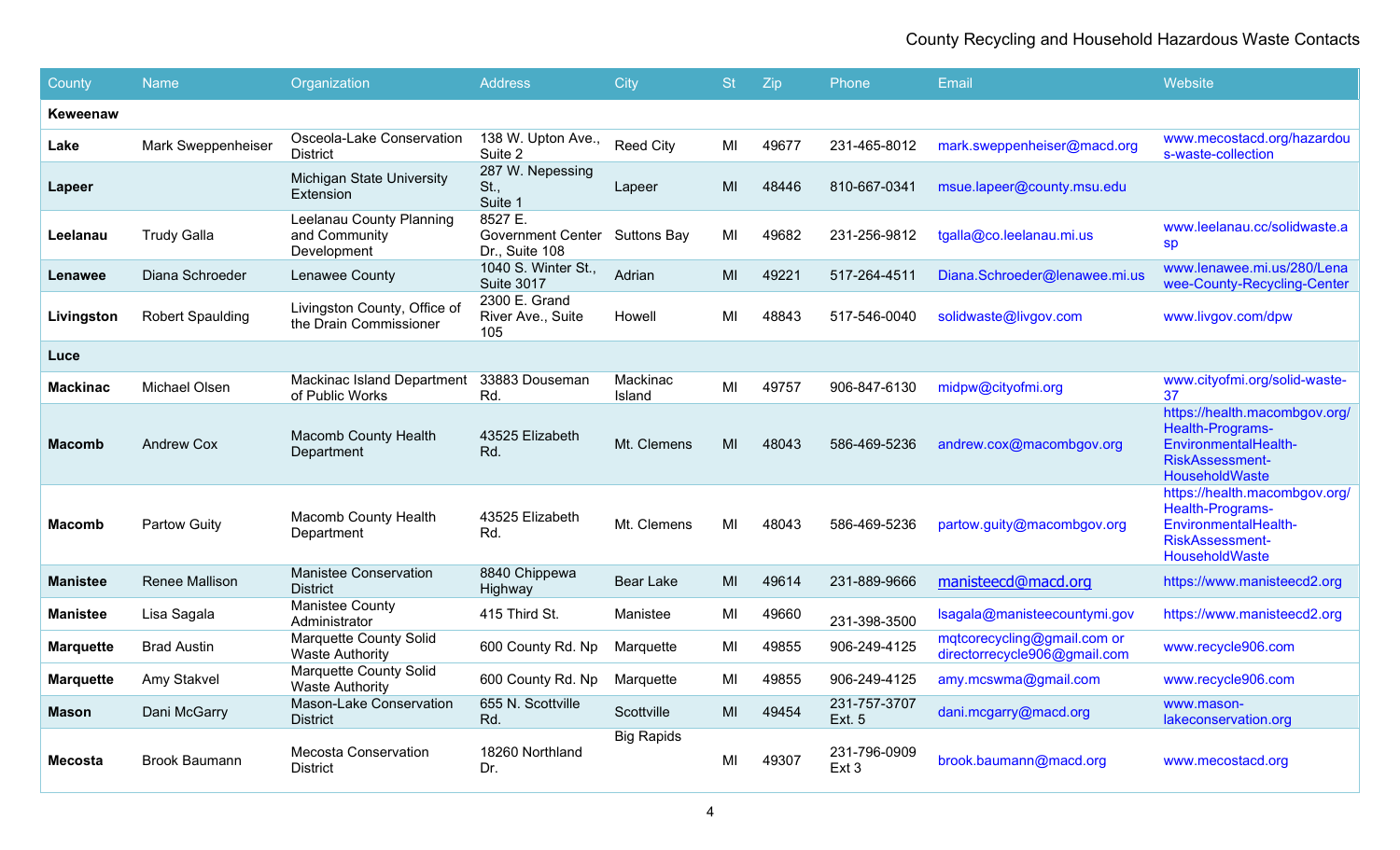| County           | <b>Name</b>                      | Organization                                                                             | <b>Address</b>           | City               | <b>St</b> | Zip   | Phone        | Email                         | Website                                                                                                                                                                                  |
|------------------|----------------------------------|------------------------------------------------------------------------------------------|--------------------------|--------------------|-----------|-------|--------------|-------------------------------|------------------------------------------------------------------------------------------------------------------------------------------------------------------------------------------|
| <b>Menominee</b> | <b>Thomas Phillips</b>           | <b>Menominee County</b><br><b>Emergency Management</b><br>Department                     | 5904 US Highway<br>41    | Stephenson         | MI        | 49887 | 906-290-2738 |                               | www.menomineecounty.com                                                                                                                                                                  |
| Midland          | <b>Fred Yanoski</b>              | <b>Midland County Health</b><br>Department                                               | 220 W. Ellsworth         | Midland            | MI        | 48640 | 989-832-6681 |                               | www.co.midland.mi.us                                                                                                                                                                     |
| <b>Missaukee</b> |                                  | <b>Missaukee Conservation</b><br><b>District</b>                                         | 6420 W. Sanborn<br>Rd.   | Lake City          | MI        | 49651 | 231-839-7193 |                               | www.missaukeecd.org                                                                                                                                                                      |
| Monroe           | Dan Rock                         | <b>Monroe County Health</b><br>Department.                                               | 2353 S. Custer Rd.       | Monroe             | MI        | 48161 | 734-240-7909 | dan rock@monroemi.org         | www.greenmonroecounty.com<br>or<br>https://www.co.monroe.mi.us/o<br>fficials and departments/depa<br>rtments/health department/en<br>vironmental health/household<br>hazardous waste.php |
| <b>Montcalm</b>  | Lonnie Smith                     | <b>Montcalm County Health</b><br>Department                                              | 615 N. State St.         | Stanton            | MI        | 48888 | 989-831-3607 | Ismith@mmdhd.org              | www.montcalm.org                                                                                                                                                                         |
| <b>Montcalm</b>  | Samantha Mrozinski               | <b>Montcalm County Health</b><br>Department                                              | 615 N. State St.         | Stanton            | MI        | 48888 | 909-831-3620 | smrozinski@montcalm.us        | www.montcalm.org                                                                                                                                                                         |
|                  | <b>Montmorency Stan Mischley</b> | Alpena Resource Recovery<br>Facility                                                     | 4395 W. M-32             | Alpena             | MI        | 49707 | 989-354-2607 | alpenarrt@gmail.com           | www.discovernortheastmichig<br>an.org/alpenarecycling.asp                                                                                                                                |
| <b>Muskegon</b>  | Greg Leverence                   | <b>Muskegon County Solid</b><br>Waste Management System                                  | 9366 Apple Avenue        | Ravenna            | MI        | 49451 | 231-724-6001 | leverencegr@co.muskegon.mi.us | www.muskegoncounty.net/767                                                                                                                                                               |
| Newaygo          | Dale Twing                       | Newago County Board of<br><b>Public Works</b>                                            | 306 S. North St.         | <b>White Cloud</b> | MI        | 49349 | 231-689-7214 | dalet@co.newaygo.mi.us        |                                                                                                                                                                                          |
| <b>Oakland</b>   | Katie Fotherby                   | <b>Bloomfield Township</b>                                                               | 4200 Telegraph<br>Rd.    | Bloomfield<br>Twp. | MI        | 48302 | 248-594-2800 | kfotherby@bloomfieldtwp.org   | www.bloomfieldtwp.org                                                                                                                                                                    |
| <b>Oakland</b>   | Michael Csapo                    | Resource Recovery and<br>Recycling Authority of<br>Southwest Oakland County<br>(RRRASOC) | 20000 W. 8 Mile          | Southfield         | MI        | 48075 | 248-208-2270 | mcsapa@rrrasoc.org            | www.rrrasoc.org                                                                                                                                                                          |
| <b>Oakland</b>   | Jeff McKeen                      | Southeastern Oakland<br><b>County Resource Recovery</b><br>Authority (SOCRRA)            | 995 Coolidge Hwy.        | Troy               | MI        | 48084 | 248-288-5150 | socrra@socrra.org             | www.socrra.org                                                                                                                                                                           |
| <b>Oakland</b>   | <b>Whitney Calio</b>             | North Oakland Household<br>Hazardous Waste Program<br>(NOHAZ)                            | 2100 Pontiac Lake<br>Rd. | Waterford          | MI        | 48328 | 248-858-5656 | caliow@oakgov.com             | www.oakgov.com/advantageo<br>akland/planning/wasteandrecy<br>cling/Pages/nohaz.aspx                                                                                                      |
| <b>Oakland</b>   | John Roda                        | West Bloomfield                                                                          | 4550 Walnut lake<br>Rd.  | West<br>Bloomfield | MI        | 48325 | 248-451-4833 | jroda@wbtownship.org          | https://www.wbtownship.org/g<br>overnment/departments/devel<br>opmental services/environme<br>ntal/index.php                                                                             |
| <b>Oakland</b>   | Arthur Shufflebarger             | Milford                                                                                  | 1100 Atlantic St.        | Milford            | MI        | 48381 | 248-684-1515 |                               |                                                                                                                                                                                          |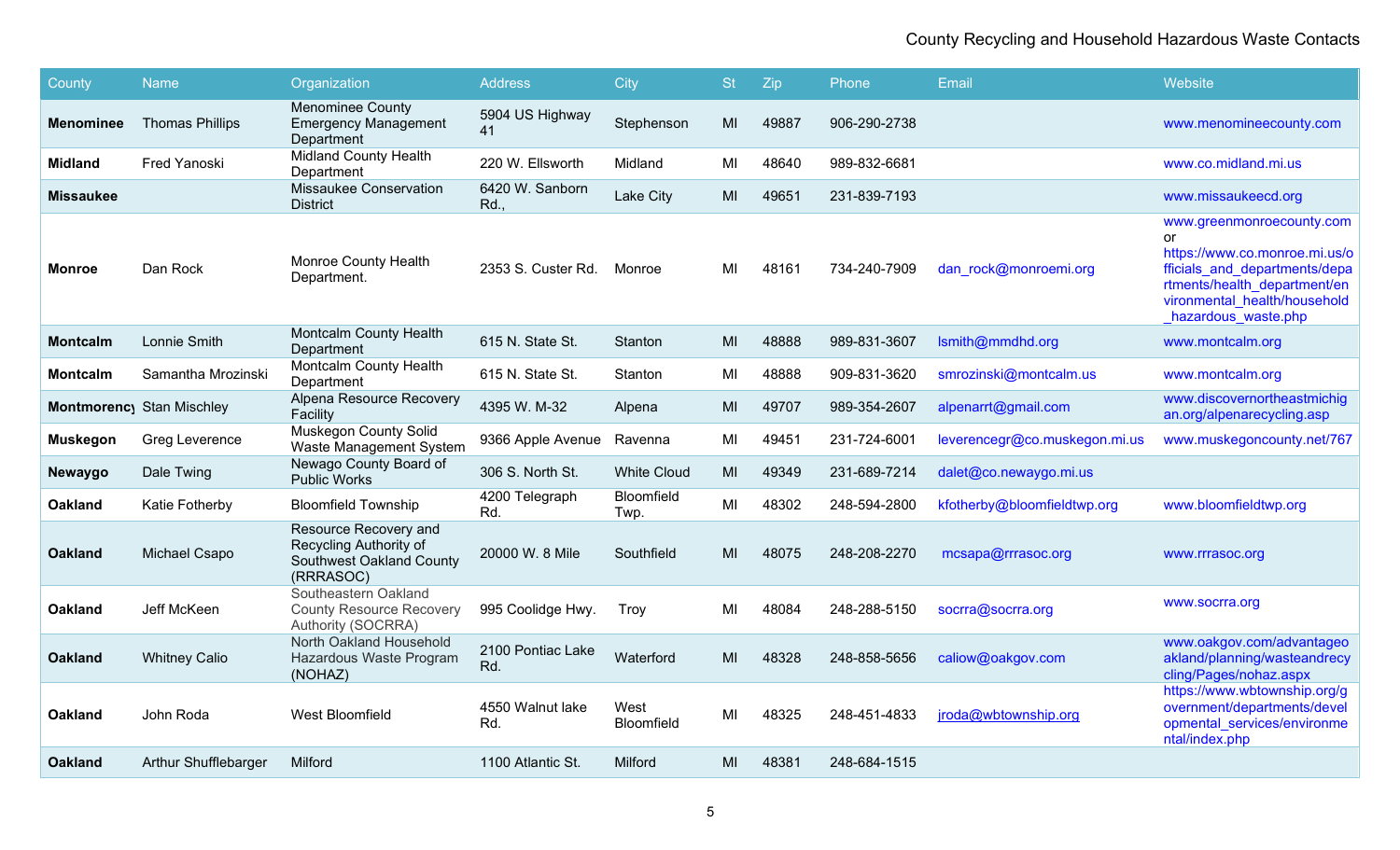| County                        | <b>Name</b>              | Organization                                                      | <b>Address</b>                       | <b>City</b>         | <b>St</b> | Zip   | Phone                                          | Email                               | Website                                                      |
|-------------------------------|--------------------------|-------------------------------------------------------------------|--------------------------------------|---------------------|-----------|-------|------------------------------------------------|-------------------------------------|--------------------------------------------------------------|
| <b>Oakland</b>                | <b>Michael Culpepper</b> | <b>Auburn Hills</b>                                               | 1500 Brown Rd.                       | <b>Auburn Hills</b> | MI        | 48326 | 248-391-3777                                   |                                     |                                                              |
| Oceana                        | Suzie Knoll              | Oceana Conservation<br><b>District</b>                            | 1064 Industrial<br>Park Drive        | Shelby              | MI        | 49455 | 231-861-5600                                   | suzie.knoll@macd.org                | www.oceanaconservation.org                                   |
| Ogemaw                        |                          |                                                                   |                                      |                     |           |       |                                                |                                     |                                                              |
| Ontonagon                     |                          |                                                                   |                                      |                     |           |       |                                                |                                     |                                                              |
| Osceola                       | Larry Neiderheide        | Recycle Osceola County                                            | 531 E. Lincoln Ave.                  | <b>Reed City</b>    | MI        | 49677 | 231-832-5761                                   |                                     | www.osceolalakecd.org                                        |
| Oscoda                        |                          |                                                                   |                                      |                     |           |       |                                                |                                     |                                                              |
| Otsego                        | Patricia Osburn          | Otsego County<br><b>Conservation District</b>                     | 800 Livingston<br>Blvd.,<br>Suite 4a | Gaylord             | MI        | 49735 | 989-732-4021                                   | posburn@otsegocountymi.gov          |                                                              |
| <b>Ottawa</b>                 | <b>Kimberly Wolters</b>  | <b>Ottawa County</b><br><b>Environmental Health</b><br>Department | 12251 James St.,<br>Suite 200        | Holland             | MI        | 49424 | 616-494-5569                                   | kwolters@miottawa.org               | https://www.miottawa.org/Heal<br>th/OCHD/eco.htm             |
| <b>Presque</b><br><b>Isle</b> | Valerie Meharg           | Presque Isle Conservation<br><b>District</b>                      | 658 S. Bradley<br>Hwy.               | Rogers City         | MI        | 49779 | 989-734-4000                                   | valerie.meharg@macd.org             | www.piconservation.org                                       |
| <b>Roscommo</b>               | <b>Barb Stauffer</b>     | <b>Roscommon Recycling</b><br>Committee                           | 500 Lake Street                      | Roscommon           | MI        | 48653 | 989-275-3163                                   | barb.stauffer@macd.org              | http://www.roscommoncounty.<br>net/217/Conservation          |
| Saginaw                       | Jerry Maxson             | <b>Saginaw County Public</b><br><b>Health Department</b>          | 1600 N. Michigan<br>Ave. Suite 101   | Saginaw             | MI        | 48602 | 989-758-3685                                   | jmaxson@saginawcounty.com           | https://www.saginawpublicheal<br>th.org/page.asp?ID=41&pID=6 |
| <b>Saginaw</b>                | Katharine Tessin         | Mid-Michigan Waste<br>Authority                                   | 2063 South Miller<br>Rd.             | Saginaw             | MI        | 48609 | 989-781-9559                                   | ktessin@recyclemotion.org           | www.recyclemotion.org                                        |
| St. Clair                     | <b>Barb Barnes</b>       | St. Clair County<br><b>Environmental Services</b><br>Department   | 6779 Smiths Creek<br>Rd.             | <b>Smiths Creek</b> | MI        | 48024 | 810-989-6981                                   | bbarnes@stclaircounty.org           | www.stclaircounty.org/Offices/I<br>andfill                   |
| St. Joseph                    | Pat Kulikowski           | St. Joseph County<br>Administration                               | 125 W. Main St.                      | Centerville         | MI        | 49032 | 269-467-5617                                   | kulikowskip@stjosephcountymi.org    | www.stjosephcountymi.org                                     |
| <b>Sanilac</b>                | Joe Ann Bye              | Sanilac County                                                    | 150 Orval St.                        | Sandusky            | MI        | 48471 | 810-648-3590<br>810-648-2998,<br><b>Ext. 5</b> | jbye@sanilaccounty.net              | www.sanilaccounty.net                                        |
| <b>Schoolcraft</b>            |                          |                                                                   |                                      |                     |           |       |                                                |                                     |                                                              |
| Shiawassee                    | Steve Alworden           | Shiawassee County                                                 | 201 N. Shiawassee<br>St.             | Corunna             | MI        | 48817 | 989-743-2250                                   | salworden@shiawasseechd.net         |                                                              |
| <b>Tuscola</b>                | <b>Mike Miller</b>       | <b>Tuscola County</b>                                             | 1123 Mertz Rd.                       | Caro                | MI        | 48723 | 989-672-1673                                   | recycle@tuscolacounty.org           | www.tuscolacounty.org/recycli<br>ng                          |
| Van Buren                     | <b>Emilly Hickmott</b>   | Van Buren County                                                  | 1035 E. Michigan<br>Ave              | Paw Paw             | MI        | 49079 | 269-657-4030,<br><b>Ext. 5</b>                 | resourcerecovery@vanburencd.or<br>g | https://vanburencd.org                                       |